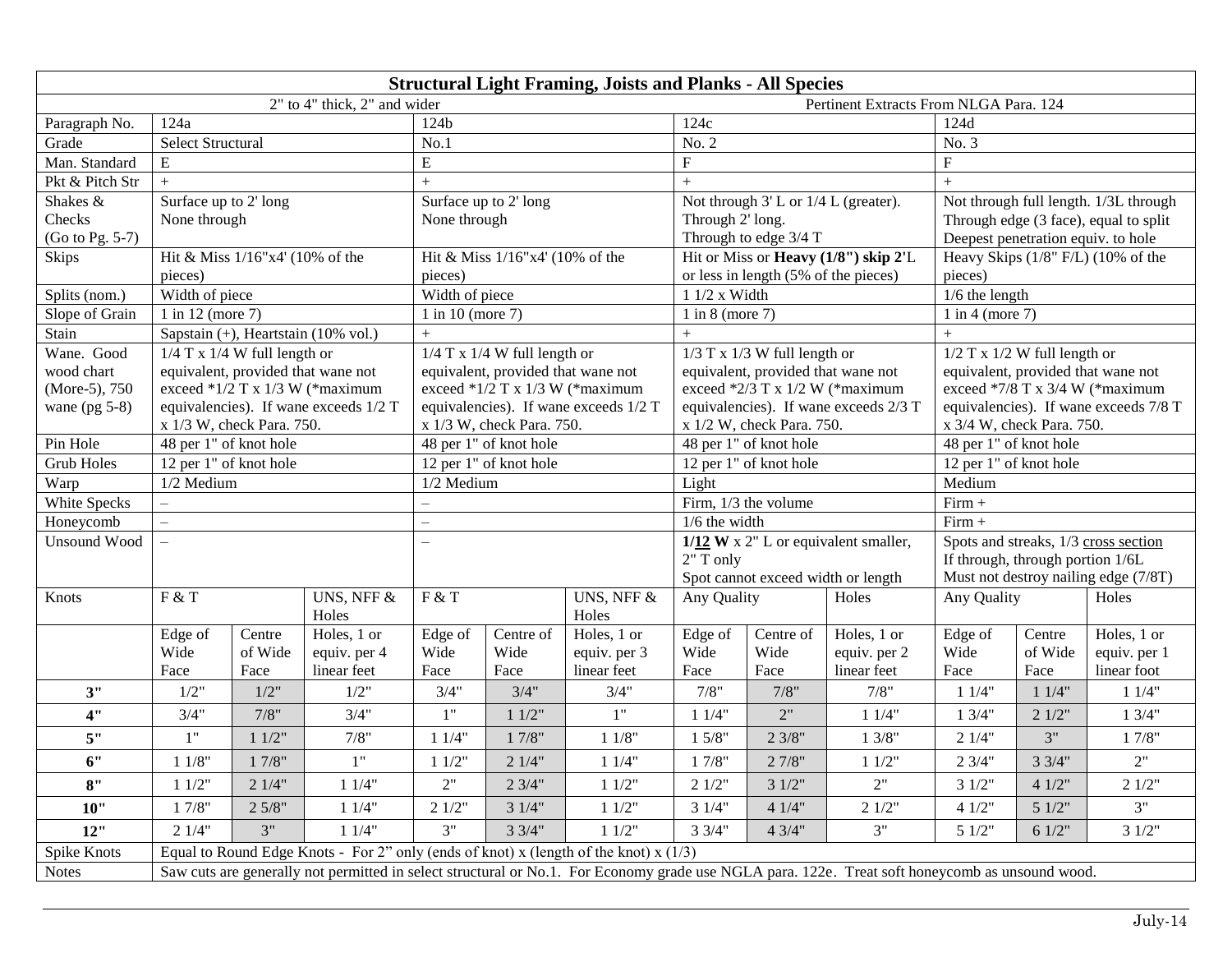| <b>Studs - All Species</b>                                             |                                                                                                   |                                                                        |                                             |  |  |  |  |  |
|------------------------------------------------------------------------|---------------------------------------------------------------------------------------------------|------------------------------------------------------------------------|---------------------------------------------|--|--|--|--|--|
| 2" to 4" thick, 2" and wider<br>Pertinent Extracts From NLGA Para. 121 |                                                                                                   |                                                                        |                                             |  |  |  |  |  |
| Paragraph Number                                                       | 121c                                                                                              |                                                                        |                                             |  |  |  |  |  |
| Grade                                                                  | Stud                                                                                              |                                                                        |                                             |  |  |  |  |  |
| Manufacturing Standard                                                 | $\overline{F}$                                                                                    |                                                                        |                                             |  |  |  |  |  |
| Pockets                                                                | $\qquad \qquad +$                                                                                 |                                                                        |                                             |  |  |  |  |  |
| <b>Pitch Streaks</b>                                                   | $+$                                                                                               |                                                                        |                                             |  |  |  |  |  |
| Shakes & Checks                                                        | Not through full length                                                                           |                                                                        |                                             |  |  |  |  |  |
|                                                                        | $1/3$ L through                                                                                   |                                                                        |                                             |  |  |  |  |  |
|                                                                        | Through the edge $(3 \text{ face})$ 1/3 L (Different from #3)                                     |                                                                        |                                             |  |  |  |  |  |
|                                                                        | Deepest penetration equivalent to hole                                                            |                                                                        |                                             |  |  |  |  |  |
| <b>Skips</b>                                                           | Hit or miss on any face (1/16")                                                                   |                                                                        |                                             |  |  |  |  |  |
|                                                                        | Heavy skip $(1/8")$ on wide faces only                                                            |                                                                        |                                             |  |  |  |  |  |
| Splits (nominal)                                                       | Twice the width of the piece                                                                      |                                                                        |                                             |  |  |  |  |  |
| Slope of Grain                                                         | $1$ in $4$                                                                                        |                                                                        |                                             |  |  |  |  |  |
| Stain                                                                  | $+$                                                                                               |                                                                        |                                             |  |  |  |  |  |
| Wane                                                                   |                                                                                                   | 1/3 T x 1/2 W full length or equivalent, provided that wane not exceed |                                             |  |  |  |  |  |
| See good wood chart (More-5).                                          | *1/2 T x 3/4 W (*maximum equivalencies). If wane does exceed the                                  |                                                                        |                                             |  |  |  |  |  |
| See Para. 750 wane (page 5-8).                                         | maximum equivalencies, check                                                                      |                                                                        |                                             |  |  |  |  |  |
|                                                                        | Para. 750.                                                                                        |                                                                        |                                             |  |  |  |  |  |
| Pin Hole                                                               | 48 per 1" of knot hole                                                                            |                                                                        |                                             |  |  |  |  |  |
| <b>Grub Holes</b>                                                      | 12 per 1" of knot hole                                                                            |                                                                        |                                             |  |  |  |  |  |
| Warp                                                                   | 1/2 Medium                                                                                        |                                                                        |                                             |  |  |  |  |  |
| White Specks                                                           | $Firm +$                                                                                          |                                                                        |                                             |  |  |  |  |  |
| Honeycomb                                                              | $Firm +$                                                                                          |                                                                        |                                             |  |  |  |  |  |
| <b>Unsound Wood</b>                                                    | Spots and streaks limited to 1/3 cross section                                                    |                                                                        |                                             |  |  |  |  |  |
|                                                                        | If through, through portion $1/6$ L<br>Must not destroy nailing edge - Para 710e (wane 1/2 T max) |                                                                        |                                             |  |  |  |  |  |
|                                                                        |                                                                                                   |                                                                        |                                             |  |  |  |  |  |
| Knots                                                                  | Any Quality                                                                                       |                                                                        | Holes                                       |  |  |  |  |  |
|                                                                        | Edge of Wide Face                                                                                 | Centre of Wide Face                                                    | Holes, 1 or equivalent<br>per 1 linear foot |  |  |  |  |  |
| 3"                                                                     | 11/4"                                                                                             | 11/4"                                                                  | 11/4"                                       |  |  |  |  |  |
| 4"                                                                     | 13/4"                                                                                             | 21/2"                                                                  | 11/2"                                       |  |  |  |  |  |
| 5"                                                                     | 21/4"                                                                                             | 3"                                                                     | 13/4"                                       |  |  |  |  |  |
| 6"                                                                     | 23/4"                                                                                             | 33/4"                                                                  |                                             |  |  |  |  |  |
| 8"                                                                     | 31/2"                                                                                             | 41/2"                                                                  | 21/2"                                       |  |  |  |  |  |
| 10"                                                                    | 41/2"                                                                                             | 3"                                                                     |                                             |  |  |  |  |  |
| 12"                                                                    | 51/2"<br>51/2"<br>61/2"<br>31/2"                                                                  |                                                                        |                                             |  |  |  |  |  |
| All Spike Knots                                                        | Equal to Round Edge Knots:                                                                        |                                                                        |                                             |  |  |  |  |  |
|                                                                        | For 2" only (ends of knot) x (length of the knot) x $(1/3)$                                       |                                                                        |                                             |  |  |  |  |  |
| <b>Notes</b>                                                           | For Economy grade use NGLA para. 122e.                                                            |                                                                        |                                             |  |  |  |  |  |
|                                                                        | Treat soft honeycomb as unsound wood.                                                             |                                                                        |                                             |  |  |  |  |  |
|                                                                        | Studs are graded similar to No. 3 Structural.                                                     |                                                                        |                                             |  |  |  |  |  |